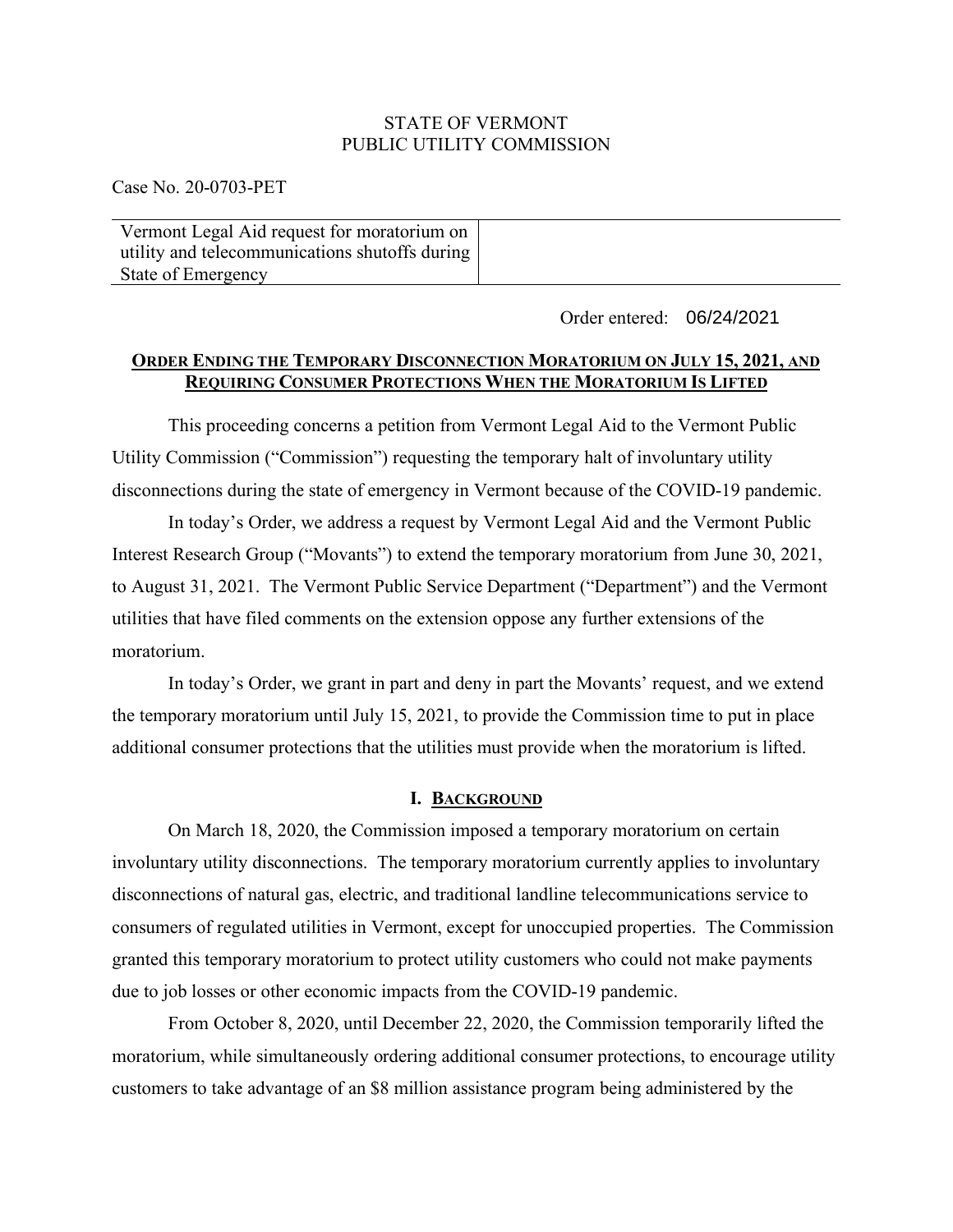Department. The Department's Vermont COVID-19 Arrearage Assistance Program ("VCAAP") provided eligible Vermont households and businesses with grants to pay past-due balances on utility bills. Residential households and non-residential account holders who suffered economic hardship due to loss of income precipitated by COVID-19 could apply for assistance. The VCAAP stopped accepting applications on December 15, 2020, when it had exhausted all available funds.

The Commission reinstated the moratorium on December 22, 2020. Although the temporary moratorium had previously applied to Commission-regulated water utilities, a moratorium was no longer needed for water utilities because the Vermont Legislature had now imposed its own moratorium on disconnections of water service during a state of emergency.<sup>[1](#page-1-0)</sup>

On March 24, 2021, the Commission issued an order asking utilities to report on "how they will engage with customers to resolve outstanding, past-due balances after the temporary moratorium ends and how they will address terminations of service for nonpayment going forward."

On June 11, 2021, the Movants filed a motion asking the Commission to extend the moratorium until August 31, 2021.

On June 14, 2021, Governor Scott ended the state of emergency in Vermont, effective June 15, 2021, and eliminated most COVID-19 restrictions.

Over the course of several days, ending on June 15, 2021, utilities filed comments in response to the Commission's March 24, 2021, Order.

On June 16, 2021, the Commission directed parties to file any responses to the pending motion by June 18, 2021, and directed the Movants to file any reply by June 22, 2021.

Also on June 16, 2021, the CenturyLink operating companies in Vermont filed a response opposing the pending motion.[2](#page-1-1)

 $<sup>1</sup>$  Act 92 of 2020, at Section 9.</sup>

<span id="page-1-1"></span><span id="page-1-0"></span><sup>&</sup>lt;sup>2</sup> The CenturyLink operating companies in Vermont are CenturyLink Communications, LLC (with assumed names of Lumen, Lumen Technologies, and Lumen Technologies Group); Level 3 Communications, LLC; Broadwing Communications, LLC; TelCove Operations, LLC; WilTel Communications, LLC; Global Crossing Telecommunications, Inc.; Global Crossing Local Services, Inc.; and Level 3 Telecom Data Services, LLC (collectively "CenturyLink operating companies").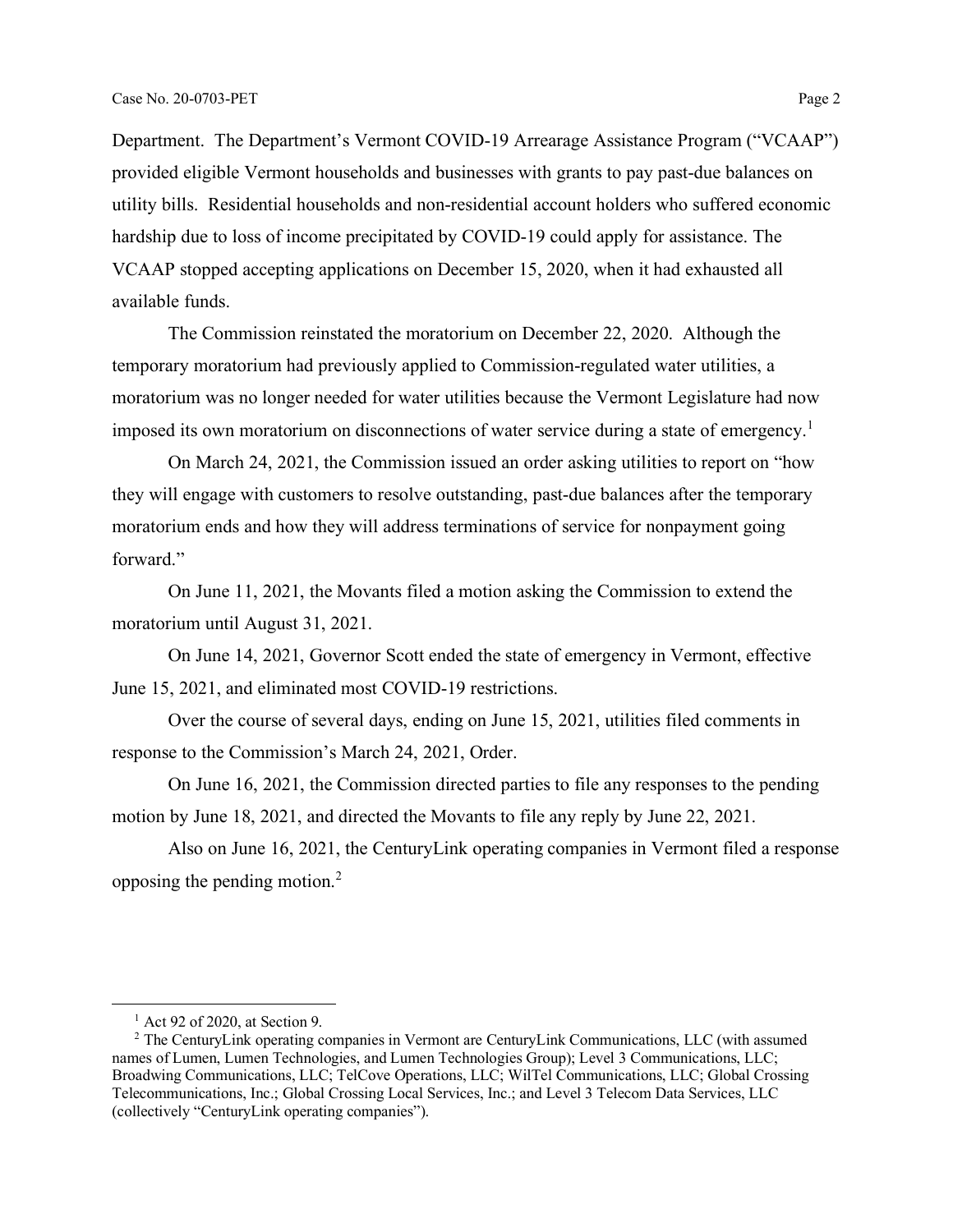On June 17, 2021, eight Vermont rural local exchange carriers ("Eight RLECs") filed a response opposing the pending motion.<sup>[3](#page-2-0)</sup>

Also on June 17, 2021, Vermont Water Utilities, Inc. ("VWU") filed comments.

On June 18, 2021, Consolidated Communications of Vermont Company, LLC, and Consolidated Communications of Northland Company, both doing business as Consolidated Communications (collectively, "Consolidated") filed a response opposing the pending motion. On June 22, 2021, the Movants filed a reply to the responses filed.

# **II. COMMENTS**

In addition to the pending motion and the responses to the motion noted above, the Commission received the following comments.

The City of Burlington Electric Department ("BED") filed comments on June 7, 2021. BED operates a voluntary disconnection moratorium and has not set a time for lifting that moratorium. When it does lift its own moratorium, BED will resume its standard account collection and disconnection policy, with COVID-19 modifications. BED has no objection to the Commission lifting the statewide disconnection moratorium.

Champlain Broadband, LLC, doing business as Burlington Telecom ("Burlington Telecom") filed comments on June 11, 2021. Post-moratorium, Burlington Telecom will help any residential or non-residential customer that accrued an arrearage during the moratorium.

AT&T filed comments on June 11, 2021. AT&T does not have any residential customers but has provided plans for addressing potential disconnections of commercial customers.

The Town of Stowe Electric Department ("Stowe Electric") filed comments on June 14, 2021. Stowe Electric proposes to continue communicating with customers who have past-due utility bills through bill stuffers, Stowe Electric's online payment portal, website updates, and social media posts. Stowe Electric also proposes to educate customers on the Vermont Emergency Rental Program. Stowe Electric encourages the Commission to lift the moratorium.

<span id="page-2-0"></span><sup>&</sup>lt;sup>3</sup> The Eight RLECs are Franklin Telephone Company, Inc.; Ludlow Telephone Company d/b/a TDS Telecom; Northfield Telephone Company d/b/a TDS Telecom; Perkinsville Telephone Company, Inc. d/b/a TDS Telecom; Shoreham Telephone LLC d/b/a Otelco; Topsham Telephone Company, Inc.; Vermont Telephone Company, Inc. d/b/a VTel; and Waitsfield-Fayston Telephone Company, Inc. d/b/a Waitsfield Telecom, d/b/a Champlain Valley Telecom.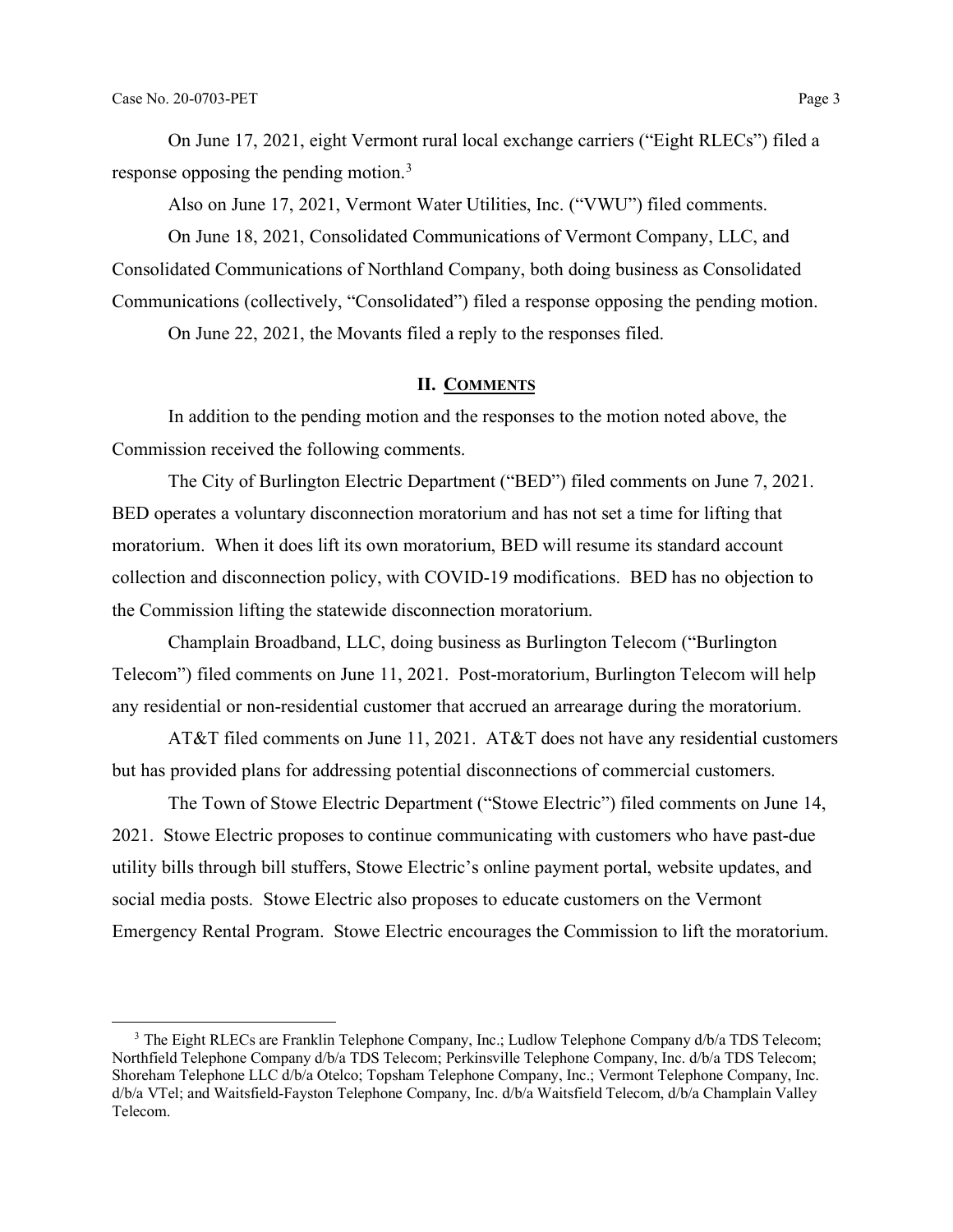Green Mountain Power Corporation ("GMP") filed comments on June 14, 2021. GMP

plans to implement a four-phase approach with a focus on residential customers, small

commercial customers, dairy farms, and a handful of large customers with large past-due

balances. GMP's approach is as follows:

- Phase 1 (Targeted through June 30, 2021) will include providing information to customers in arrears by meter readers, outbound letters and emails, and customer service representatives. Outreach will focus on providing information on how to apply for the new state assistance programs, GMP's Energy Assistance Program, Budget Billing, and autopay options.
- Phase 2 (Targeted July 1, 2021, through October 31, 2021) will involve informing customers of when the formal moratorium ends and engaging in an extensive effort to help as many customers as possible access all available funds. GMP will end its voluntary moratorium on September 7, 2021. Also, GMP will not pursue disconnection activity for any customer who has applied for and is awaiting a decision regarding any state or federal arrearage assistance programs. Finally, GMP's collections efforts related to closed accounts will be reinstated August 1, 2021, as will late fees for Commercial and Industrial accounts for new debt going forward. GMP will not charge or reinstate fees that would normally have been charged on debts that accrued before August 1, 2021.
- Phase 3 (Targeted November 1, 2021, through March 31, 2022) will involve GMP working under traditional winter disconnection rules to help customers reduce outstanding debt, including helping customers access available funding programs.
- Phase 4 (Targeted April 1, 2022, through December 31, 2022) will help customers reduce overdue balances to return as close to normal pre-pandemic levels as possible. GMP will implement normal practices under existing Commissionapproved summer disconnection rules on April 1, 2022, including the use of payment arrangements and reminders via mail, phone, or in person. GMP's goal is to help customers return to the typical arrearage amount over 60 days old by December 31, 2022 . . . . [4](#page-3-0)

GMP is in favor of ending the temporary moratorium.

CenturyLink filed comments on June 14, 2021. CenturyLink states that it does not have residential customers in Vermont. However, CenturyLink proposes new steps for its business

customers to prevent the disconnection of service due to non-payment.

Consolidated Communications filed comments on June 14, 2021, stating that once the moratorium is lifted, Consolidated will resume sending disconnection notices and generating outbound calls to customers with a past-due balance before suspending or disconnecting service.

<span id="page-3-0"></span><sup>4</sup> GMP Comments at 3-6.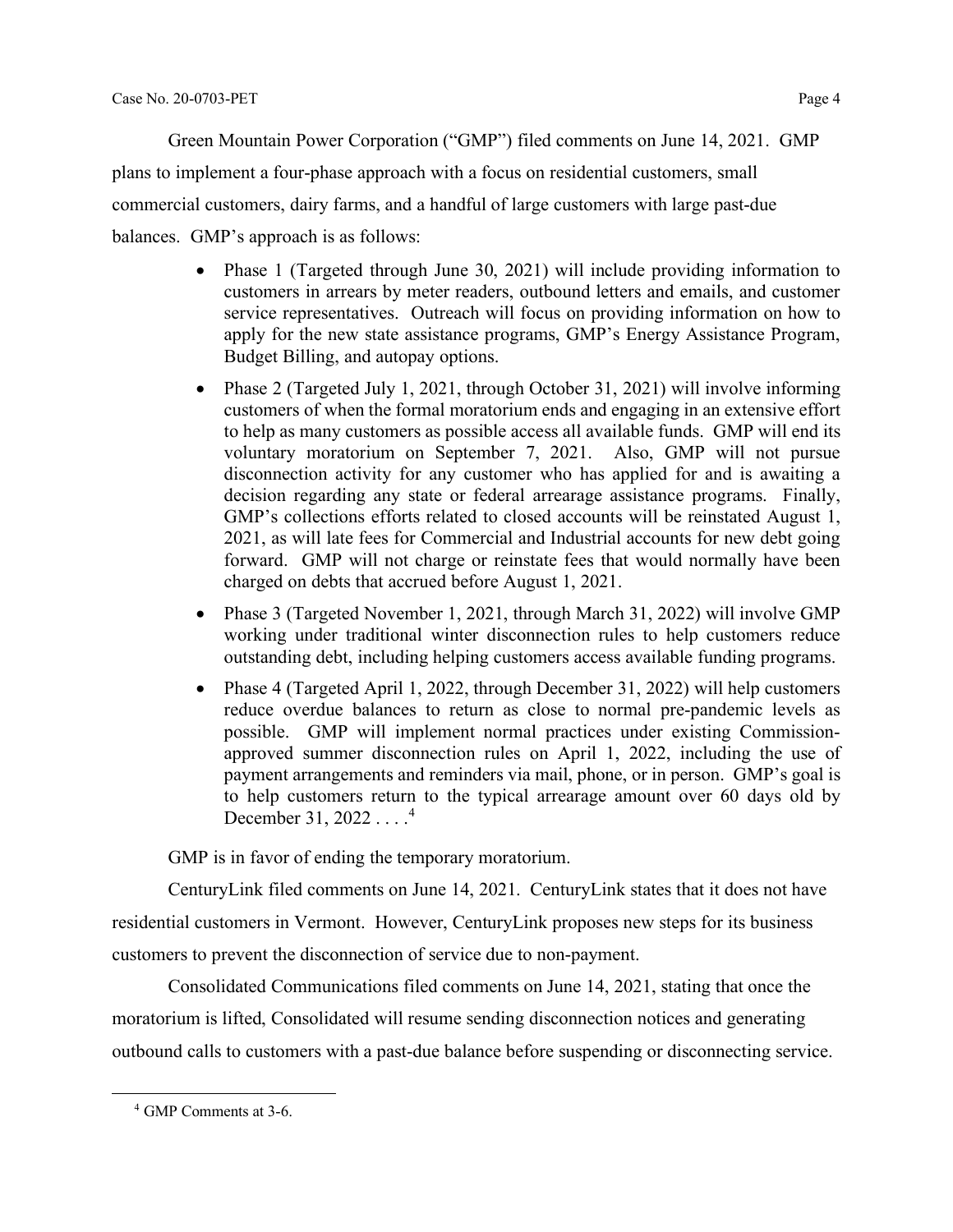Consolidated currently offers, and expects to continue offering, extended payment arrangements, when necessary, within the existing framework of its systems, but long-term arrangements (12-24 months) will be the exception. Consolidated will also encourage customers to work with its customer service teams to ensure that customers subscribe to the most costeffective plans to meet their needs.

Vermont Electric Cooperative, Inc. ("VEC") filed comments on June 14, 2021. VEC has been actively communicating with its members – including auto calls, mailings, direct calls, and bill stuffers – to inform them of the need to address arrears and of various ways they can do so. VEC will inform members of and help connect them to various financial assistance programs, including the Vermont Emergency Rental Assistance Program. VEC strongly recommends that the Commission set a near-term end date for the temporary moratorium.

The Eight RLECs filed comments on June 14, 2021. The Eight RLECs do not anticipate making any notable changes in their existing policies once the Commission's moratorium has expired. The companies will continue to adhere to the requirements of Commission Rule 7.600 regarding customer billing, credit, and disconnection. Each company expects to tailor its reopening policies to meet the needs of the company and its customers.

The Village of Hyde Park Electric Department ("Hyde Park Electric") filed comments on June 14, 2021, stating that it will abide by Rule 3.300 on disconnections. Hyde Park Electric supports the lifting of the moratorium.

Washington Electric Cooperative, Inc. ("WEC") filed comments on June 14, 2021, and proposes the following approach: (1) disconnection notices will resume on July 1; (2) WEC staff will call, send letters to, and email members in an attempt to reach past-due accounts that receive disconnection notices; (3) WEC will extend the disconnection period to two months to give members time to react to disconnection notices; (4) WEC will extend budget plans for repayment to over one year and up to two years; and (5) WEC will not charge late fees. Also, WEC believes an end of the disconnection moratorium is necessary.

The Department filed comments on June 15, 2021. The Department supports ending the moratorium and states that \$12 million has been made available for the Emergency Rental Assistance Program for Utility Assistance and \$15 million has been made available for the VCAAP.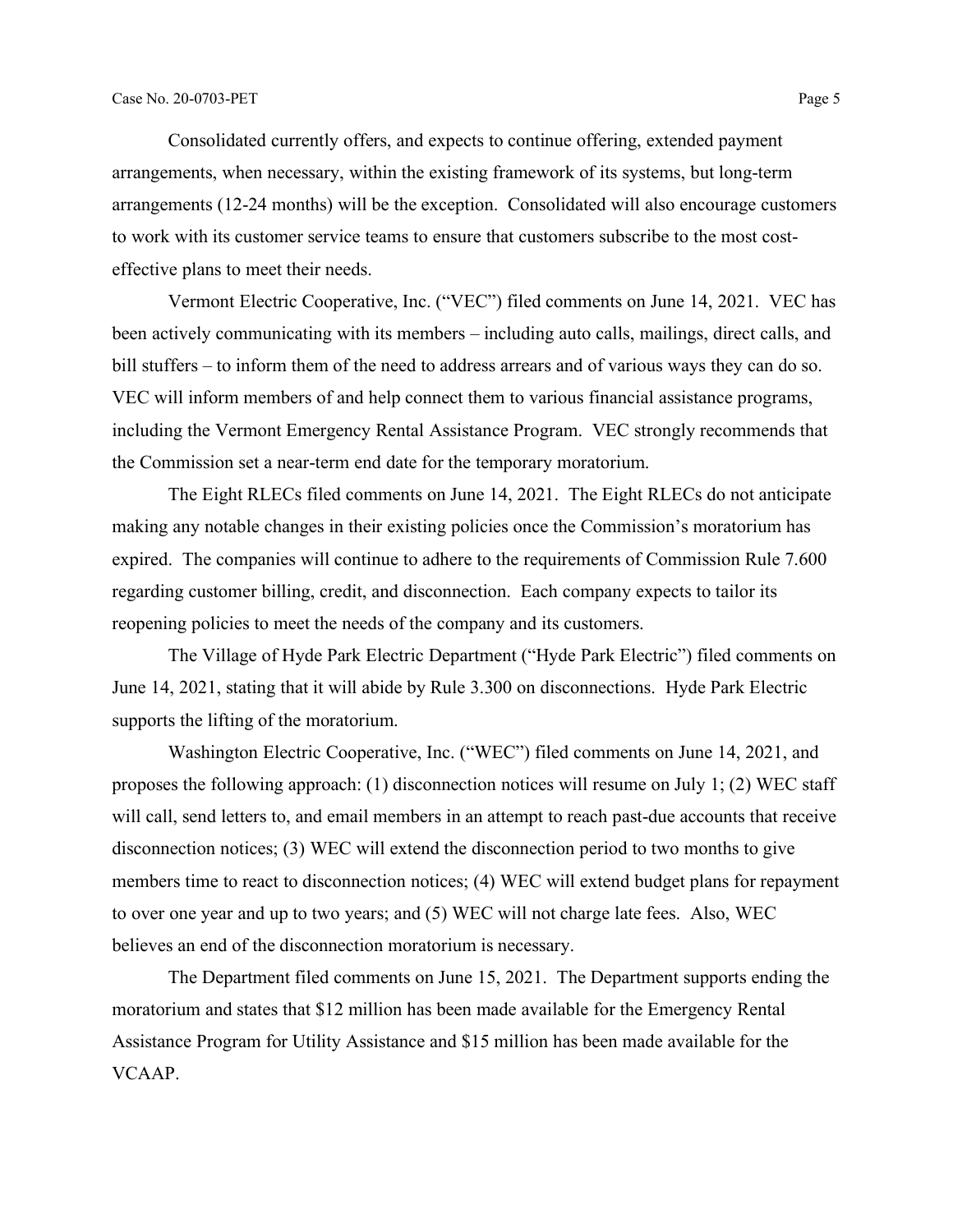The Vermont Public Power Supply Authority ("VPPSA") filed comments on June 15, 2021. VPPSA members want the moratorium lifted and the discretion to work with individual customers in a flexible manner that balances the needs of individuals with the needs of the general customer base.

MCI Communications Services, Inc., doing business as Verizon Business Services, and MCI Metro Access Transmission Services, Inc. doing business as Verizon Access Services (collectively, "Verizon") filed comments on June 15, 2021. Verizon states that it has very few customers in Vermont whose service would be subject to disconnection under the Commission's rules. Once the moratorium expires, Verizon intends to engage with these customers in the same manner as before the moratorium was put into place.

Vermont Gas Systems, Inc. ("VGS") filed comments on June 15, 2021. VGS supports ending the moratorium and proposes to resume normal collection activities after the moratorium is lifted but will maintain a voluntary pause on disconnections through at least August 2021. VGS also plans to continue working closely with its customers to help them access financial assistance that is available through traditional means, through the new Vermont Emergency Rental Assistance Program, and through any new funding programs, such as VCAAP. Payment agreements of up to 12 months' duration will be made available to customers. Since March 2020, VGS has waived late fees on commercial accounts, but those fees will be reinstated in September 2021.

VWU filed comments on June 17, 2021. VWU states that the COVID-19 pandemic has had little to no effect on customer payments. Because of this lack of any significant impact by the pandemic or by the disconnection moratorium on VWU, the company has maintained its standard operational procedures regarding billing and customer engagement.

#### **III. DISCUSSION AND CONCLUSION**

We have carefully considered the many comments we received from the participants in this proceeding, including the Movants' request to extend the temporary moratorium, as well as the requests by the Department and many utilities to end the temporary moratorium on June 30, 2021. We have also considered the impacts of the moratorium on utilities and their customers. Given these considerations, we find it in the public good to extend the temporary moratorium on involuntary utility disconnections until July 15, 2021, and then impose additional consumer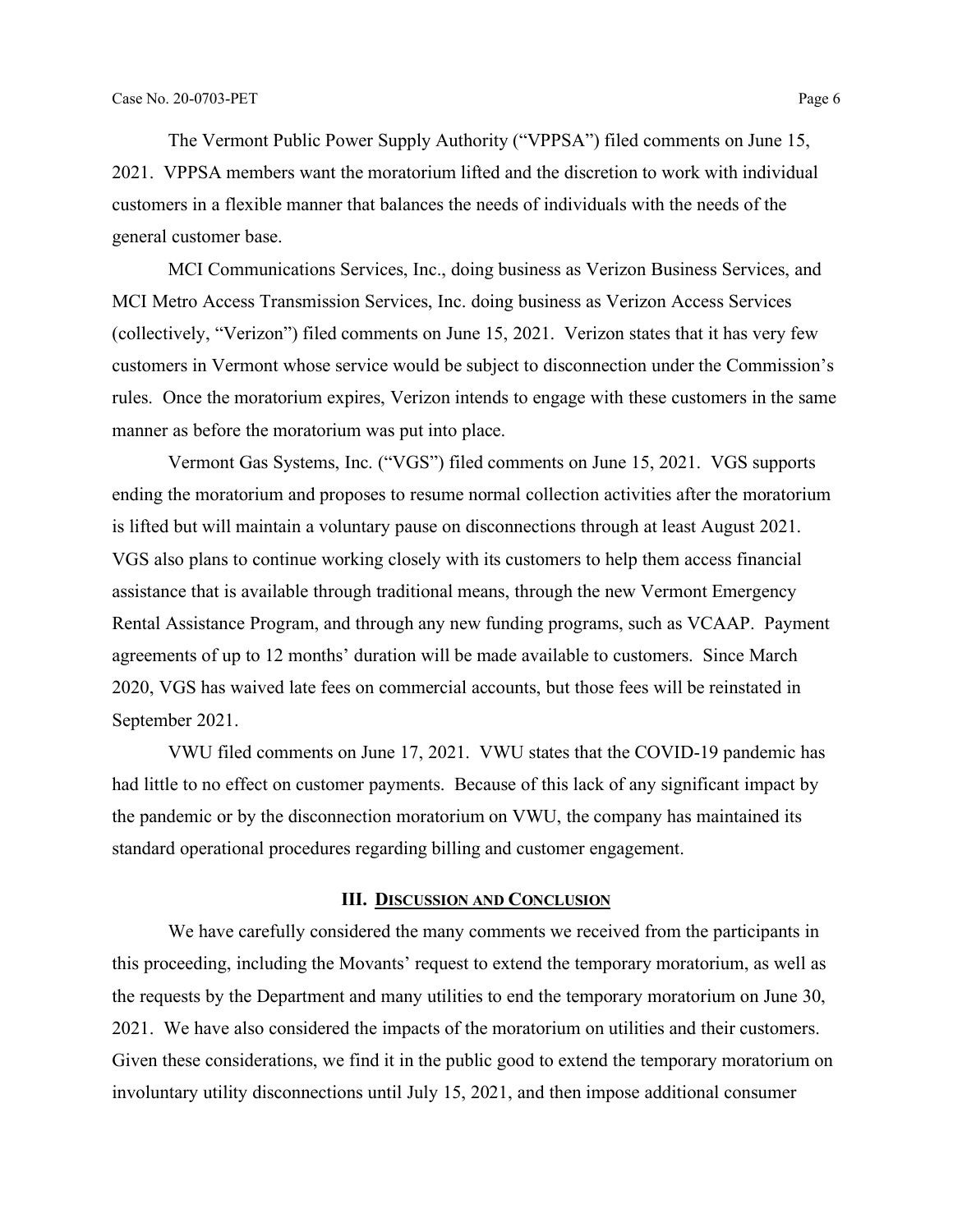protections for disconnections that may occur after that date. This extension of the temporary moratorium and the additional consumer protections post-moratorium apply to involuntary disconnections of water, natural gas, electric, and traditional landline telecommunications service to consumers of regulated utilities in Vermont, except for unoccupied properties. We are applying these requirements to Commission-regulated water utilities because, now that Vermont is no longer in a state of emergency, the consumers of water utilities are no longer protected by the legislative prohibition on disconnections during a state of emergency.

In making this decision, we are guided by several important factors.

First, \$15 million in new federal funding was recently made available to the Department's VCAAP, as well as \$12 million for the Emergency Rental Assistance Program for Utility Assistance, to help utility customers pay down some or all of their arrears. When we lifted the moratorium between October and December 2020, at the urging of the Department and many utilities, we did so because those entities argued that lifting the moratorium would provide customers with a greater incentive to seek out the financial assistance that was available through VCAAP. This approach worked, and all \$8 million of the original VCAAP funding was quickly distributed to consumers, to the benefit of consumers and utilities. Given this recent experience, we agree with the position put forward by the Department and many utilities that ending the moratorium will once again spur customers to work with their utilities to seek aid from the Department's VCAAP and quickly and efficiently make use of the new funding.

Second, the utilities have demonstrated in their most recent round of filings that they have considered the unique circumstances of the COVID-19 pandemic and have adjusted their customer service and assistance activities to better ensure that their customers avoid disconnections after the moratorium is lifted. GMP, which serves a significant majority of Vermonters, provides an excellent example of the flexibility with which many utilities plan to approach customers. GMP has a four-stage plan extending to the end of 2022 that gradually helps customers address outstanding arrears by accessing state, federal, and utility-funded financial assistance and by accessing affordable payment arrangements, all while avoiding disconnection. While most plans post-moratorium are individual to each utility, they share the common goal that GMP's plan exhibits – to help customers pay their bills, while avoiding disconnection.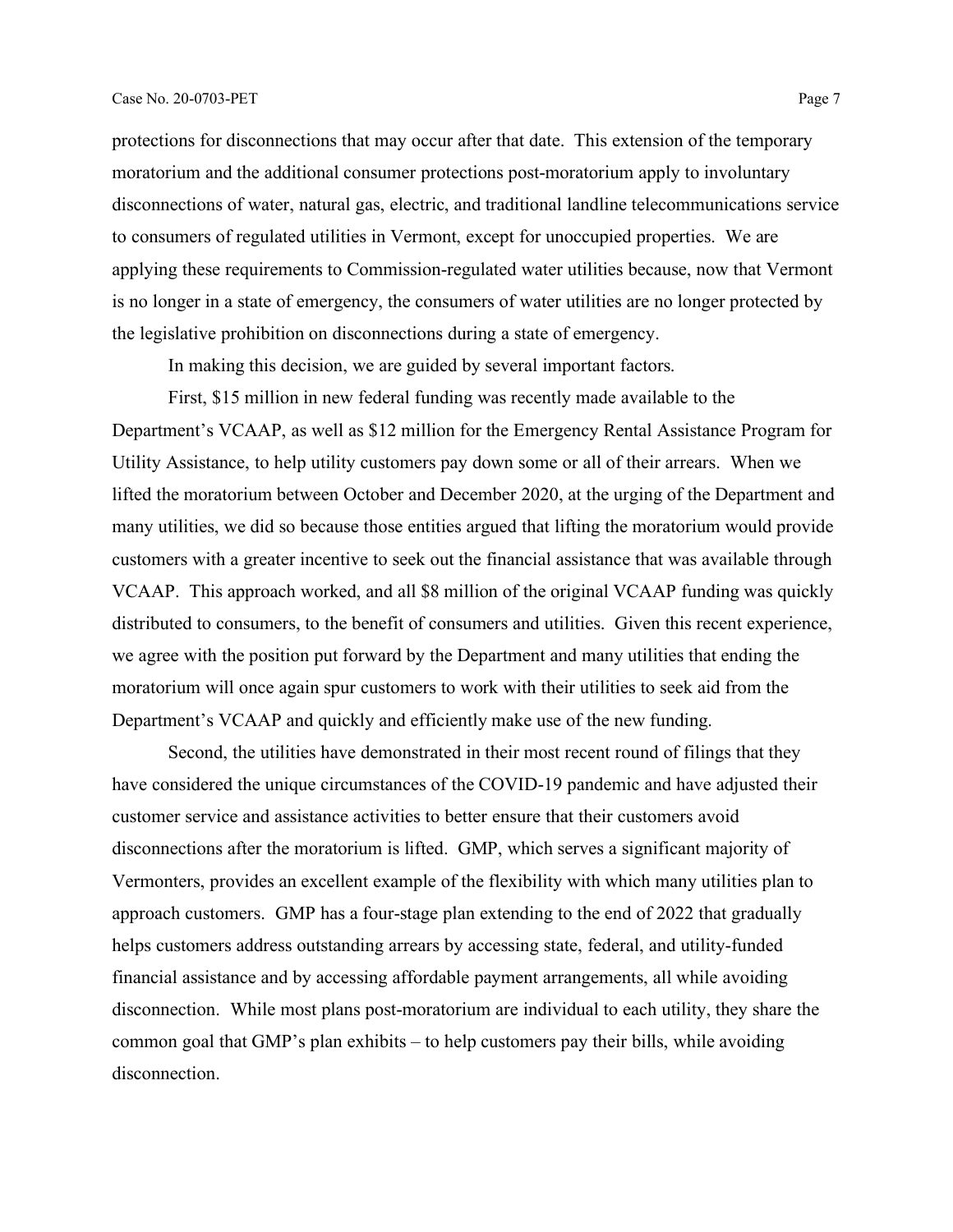Third, a 15-day extension of the temporary moratorium will enable us to reinstate enhanced consumer protections to help customers when the temporary moratorium is lifted on July 15, 2021. On October 8, 2020, the Commission issued an order that included specific consumer protections for utility customers. Those enhanced consumer protections – which were put in place on October 15, 2020, and expired on April 13, 2021 – protected consumers and prevented needless disconnections. We will reinstate similar consumer-protection rules soon after the issuance of this Order. They will include specific additional protocols that utilities must follow before disconnecting a consumer, including:

- informing customers of how to obtain available funding, and
- working with customers on long-term payment plans for past-due amounts.

While the Movants have asked the Commission to extend the temporary moratorium until "August 31, 2021, to allow adequate time for the programs that will provide financial assistance to customers with account arrearages to become accessible and available for all utility customers,"[5](#page-7-0) we do not find that such a lengthy extension is appropriate here. The Movants argue that extending the moratorium until August 31, 2021, would give Vermont time to design and implement assistance plans using recently received federal COVID-19 funds. The Movants specifically cite utility assistance that will be available through the Vermont Emergency Rental Assistance Program and the Housing Assistance Fund.<sup>[6](#page-8-0)</sup>

For many of the reasons discussed earlier in this Order, we grant the Movants' request in part, by extending the temporary moratorium until July 15, 2021, but deny the request to extend the moratorium beyond that date. We disagree with the Movants that there is insufficient time to design and implement assistance plans using recently received federal Covid-19 funds. The VCAAP is already in place, and it is our understanding that the new \$15 million for utility assistance will be disbursed through that existing mechanism. The Department, which is in charge of implementing the VCAAP, favors ending the temporary moratorium on June 30, 2021. As the Department and many of the utilities note, any significant delay in ending the temporary moratorium could hamper their ability to work with customers on maximizing available funds.

<sup>5</sup> Motion at 1.

<span id="page-7-0"></span><sup>6</sup> While the Movants also ask the Commission to enter an interim order allowing interested parties until June 30, 2021, to respond to the utilities' plans for customer re-engagement and outreach, we find this part of the Motion moot in light of our decision to impose additional consumer protections through the emergency rulemaking process.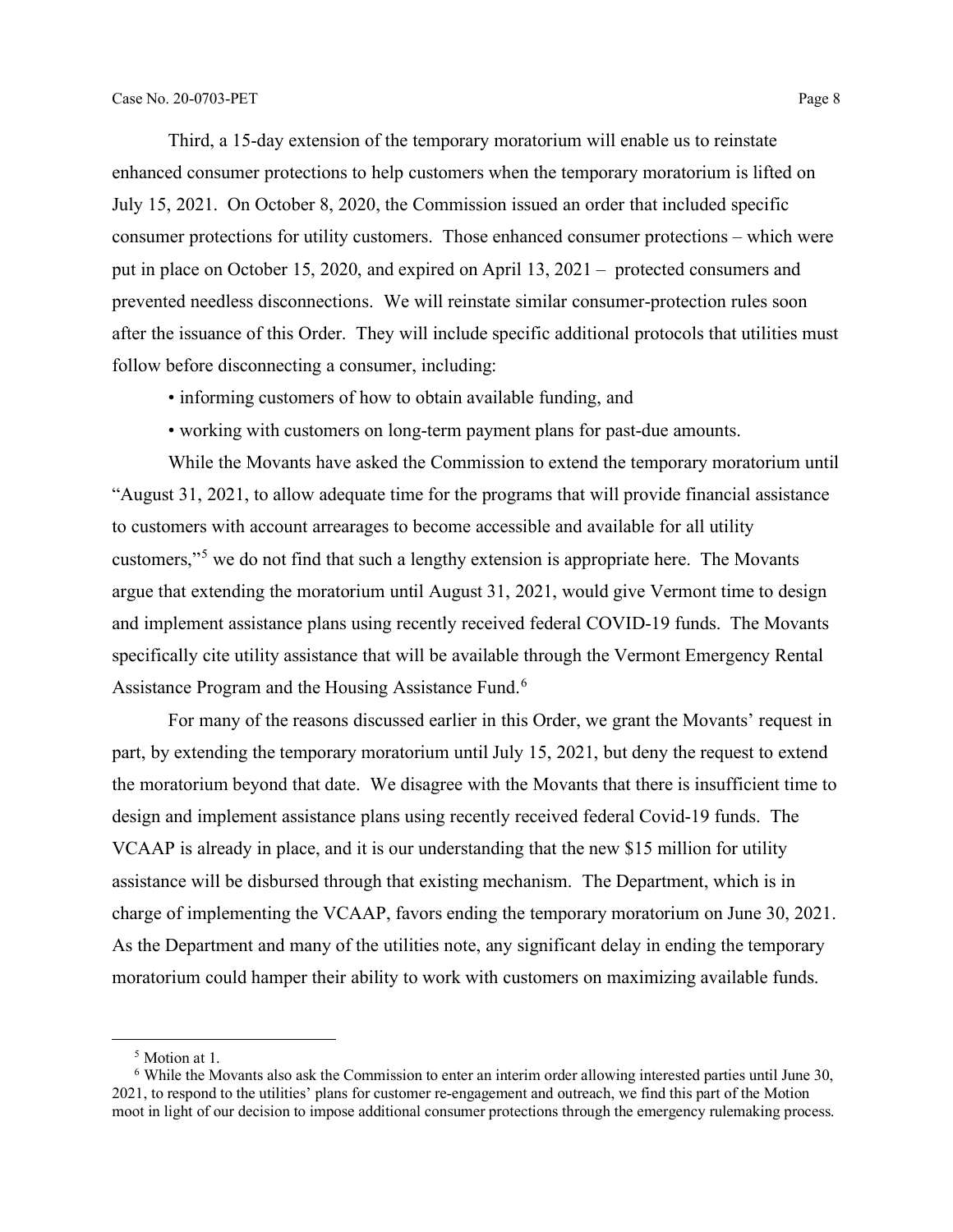Finally, the consumer protections that we are imposing, along with the voluntary actions of the utilities to work with their customers, will address the concerns raised by the Movants regarding protecting those who have been economically harmed by the COVID-19 pandemic.

### **IV. ORDER**

IT IS HEREBY ORDERED, ADJUDGED, AND DECREED by the Public Utility Commission of the State of Vermont ("Commission") that:

1. The temporary moratorium on involuntary utility disconnections of water, natural gas, electric, and traditional landline telecommunications service to consumers of regulated utilities in Vermont, except for unoccupied properties, is extended until July 15, 2021.

<span id="page-8-0"></span>2. When the temporary moratorium is lifted on July 15, 2021, all disconnections of water, natural gas, electric, and traditional landline telecommunications service to consumers of regulated utilities in Vermont, except for unoccupied properties, must follow the additional requirements of the emergency rules that the Commission will soon adopt.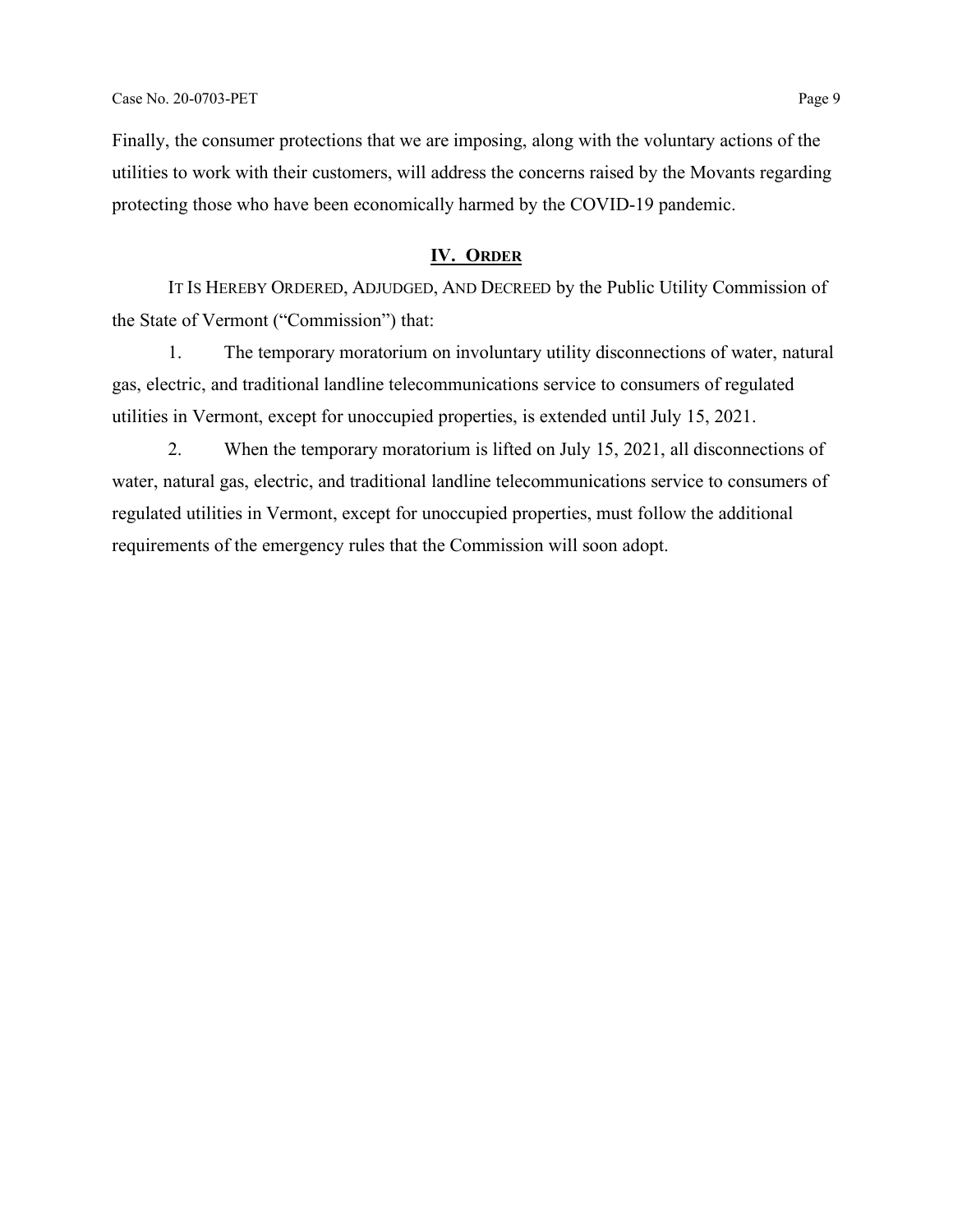Dated at Montpelier, Vermont this 24th day of June, 2021

PUBLIC UTILITY Anthony Z. Roisman ) **COMMISSION** ) ) OF VERMONT Margaret Cheney (1) )

OFFICE OF THE CLERK

Filed: June 24, 2021 Attest: Clerk of the Commission

*Notice to Readers: This decision is subject to revision of technical errors. Readers are requested to notify the Clerk of the Commission (by e-mail, telephone, or in writing) of any apparent errors, in order that any necessary corrections may be made. (E-mail address: [puc.clerk@vermont.gov\)](mailto:puc.clerk@vermont.gov)*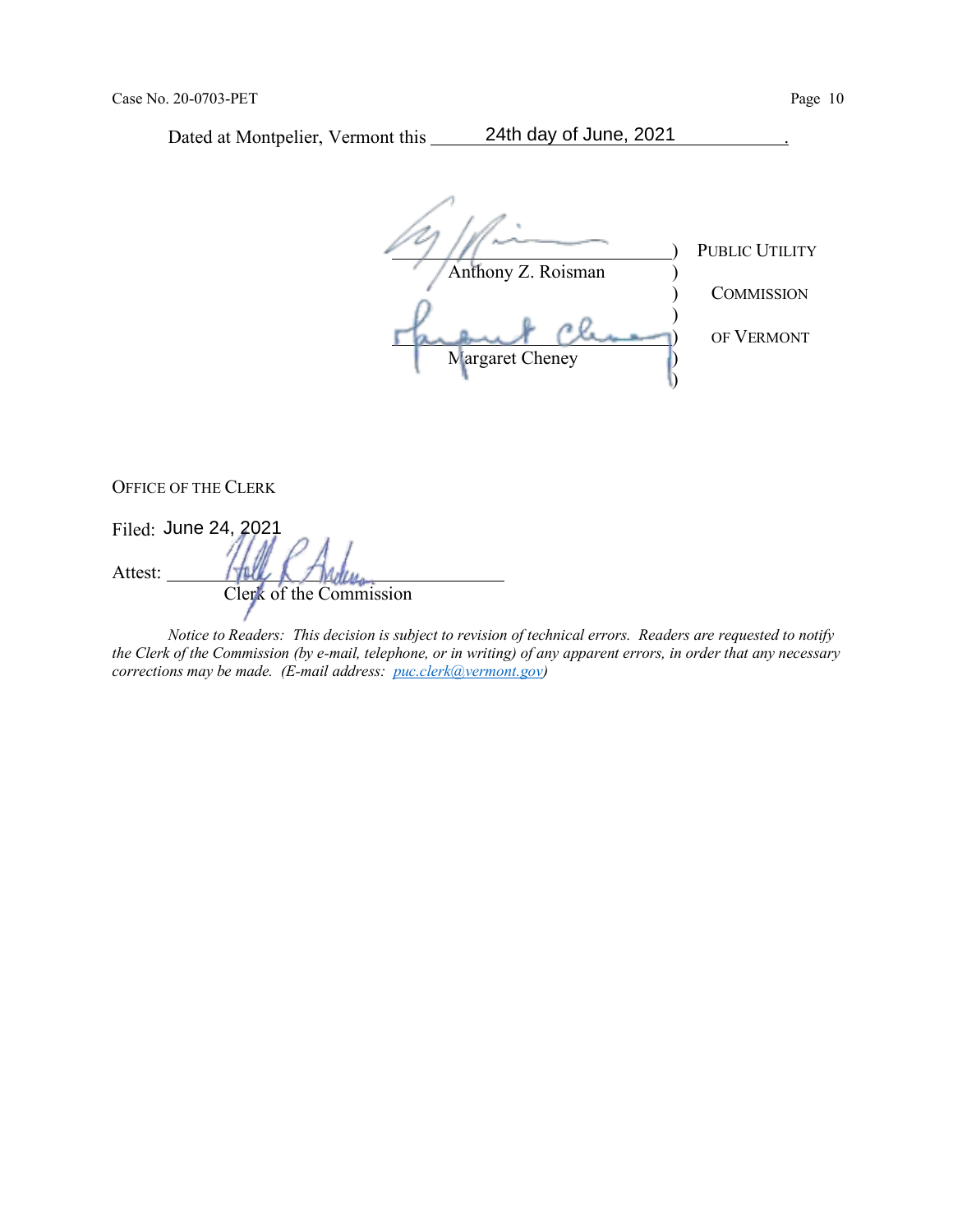#### PUC Case No. 20-0703-PET - SERVICE LIST

#### Parties:

Carolyn Browne Anderson, Esq. Green Mountain Power Corporation 2152 Post Road Rutland, VT 05702 carolyn.anderson@greenmountainpower.com

Kevin Babic Mountain Water Company 1840 Sugarbush Access Road Warren, VT 05674 kbabic@sugarbush.com

Christopher Bean Verizon Christopher.e.bean@verizon.com

Christopher Bean Verizon Christopher.e.bean@verizon.com

Reginald Beliveau, Jr. Swanton Village, Inc. Electric Department P.O. Box 279 120 First Street Swanton, VT 05488 rbeliveau@swanton.net

Sue Benedek CenturyLink Communications, LLC 240 N. Third Street Suite 300 Harrisburg, PA 17101 sue.benedek@centurylink.com

Jireh Billings Woodstock Aqueduct Company P.O.Box 441 Woodstock, VT 05091 jirehsr@gmail.com

(for Green Mountain Power Corporation)

(for Mountain Water Company)

(for MCI Communications Services, Inc.)

(for MCImetro Access Transmission Services LLC)

(for Swanton Village, Inc. Electric Department)

(for Level 3 Communications, LLC) (for Global Crossing Local Services, Inc.) (for Broadwing Communications, LLC) (for Global Crossing Telecommunications, Inc.) (for TelCove Operations, LLC) (for Wiltel Communications, LLC) (for CenturyLink Communications, LLC) (for Level 3 Telecom Data Services, LLC) (for Woodstock Aqueduct Company)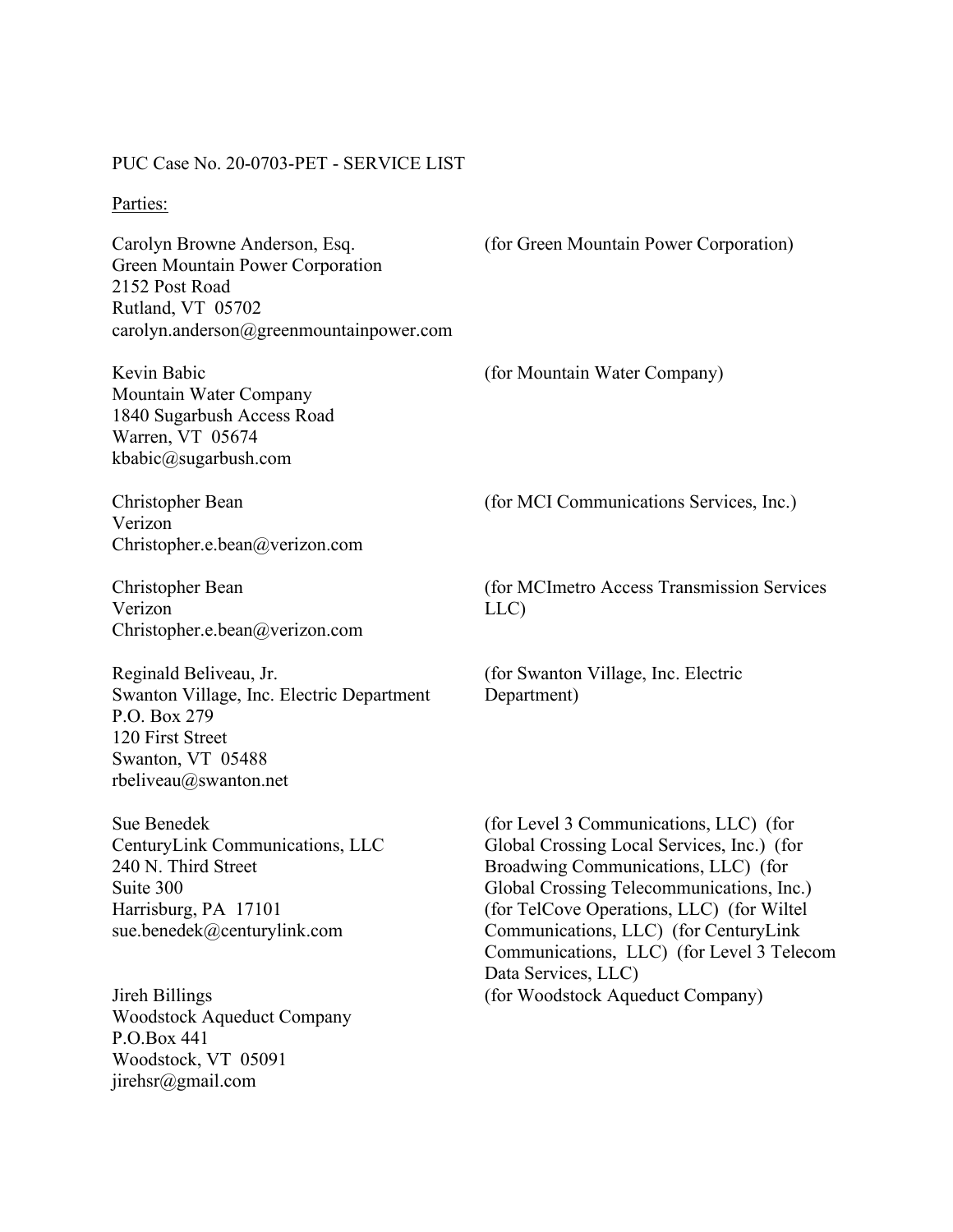| Meredith Birkett<br>Village of Johnson Water & Light Department<br>P.O. Box 603<br>Johnson, VT 05656<br>vojmanager@townofjohnson.com | (for Village of Johnson Water & Light)<br>Department) |
|--------------------------------------------------------------------------------------------------------------------------------------|-------------------------------------------------------|
| Alexandre Bonneville<br>VERMONT WATER UTILITIES, INC.<br>60 Robin Lane<br>Georgia, VT 05468<br>info@vwui.com                         | (for VERMONT WATER UTILITIES, INC.)                   |
| Victoria J. Brown, Esq.<br>Vermont Electric Cooperative, Inc.<br>42 Wescom Road<br>Johnson, VT 05656<br>vbrown@vermontelectric.coop  | (for Vermont Electric Cooperative Inc.)               |
| Mary Burgess<br>FirstLight Fiber<br>mburgess@firstlight.net                                                                          | (for FirstLight Fiber, Inc.)                          |
| Ellen Burt<br>Town of Stowe Electric Department<br>P.O.Box 190<br>Stowe, VT 05672<br>eburt@stoweelectric.com                         | (for Town of Stowe Electric Department)               |
| James Bushey<br>854 Tri-Town Road<br>Addison, VT 05491<br>tooshort1941@gmail.com                                                     | (for KO's Farm, LLC)                                  |
| <b>Bill Cairns</b><br><b>Bromley Water Company</b><br>PO Box 1130<br>Manchester Center, VT 05255<br>BC@Bromley.com                   | (for Bromley Water Company, Inc.)                     |
| Ronald Colton<br>Chalet Village Water System, Inc.<br>P.O. Box 662<br>Pittsfield, VT 05762<br>recwaterbaron@aol.com                  | (for Chalet Village Water System, Inc.)               |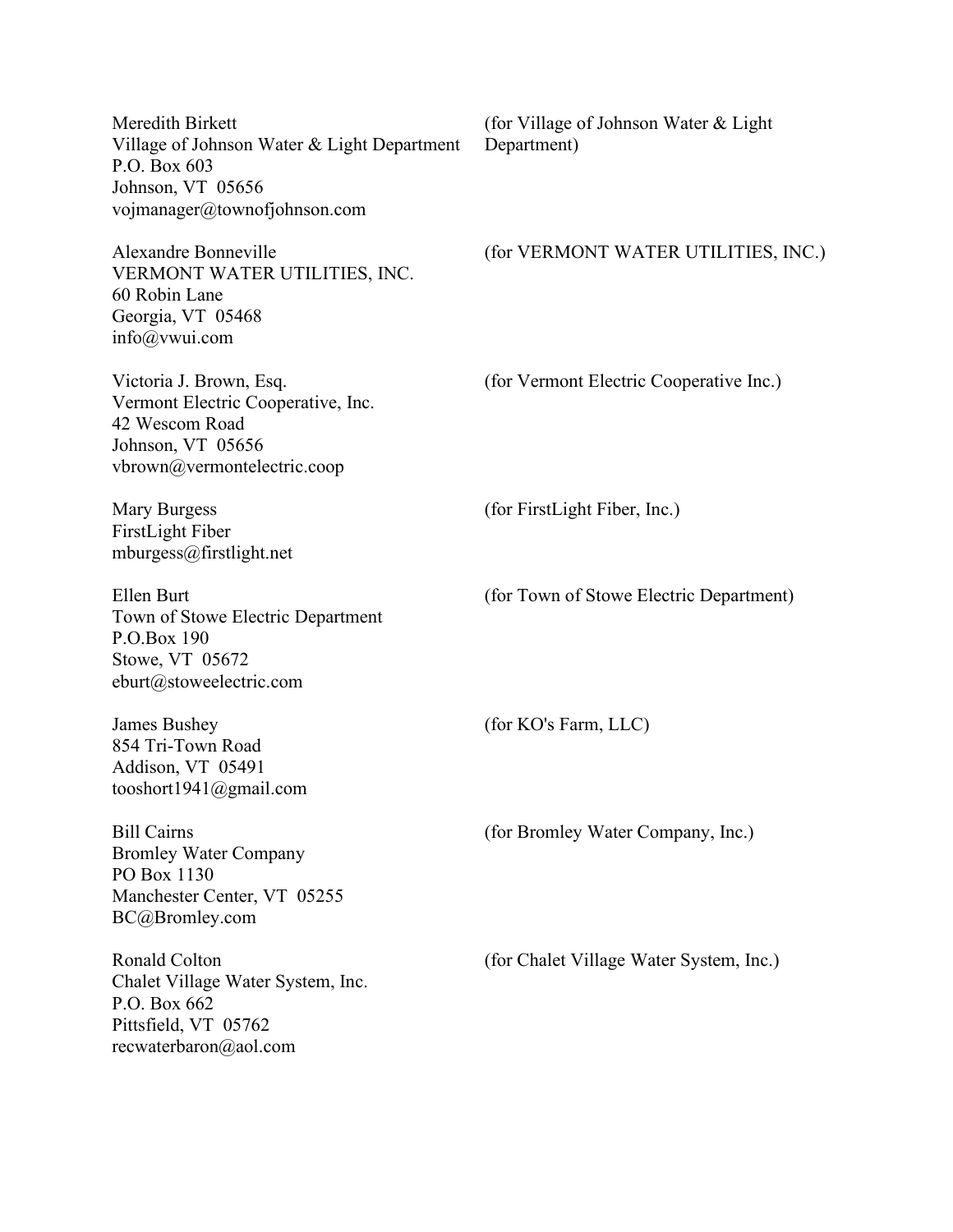Sandra M. Conklin Pines Water Company/Conklin Marital Trust 717 Fontaine Hill Road Morrisville, VT 05661 sconklin1125@gmail.com (for Pines Water Company/Conklin Marital Trust) Lindsay DesLauriers Bolton Valley Community Water and Sewer, LLC 26 Wentworth Road Bolton Valley, VT 05477 lindsay@lmdcapitolstrategies.com (for Bolton Valley Community Water and Sewer, LLC) William F. Ellis McNeil, Leddy & Sheahan 271 South Union Street Burlington, VT 05401 wellis@mcneilvt.com (for City of Burlington Electric Department) William F. Ellis McNeil, Leddy & Sheahan 271 South Union Street Burlington, VT 05401 wellis@mcneilvt.com (for Vermont Public Power Supply Authority) Jonathan Elwell Village of Enosburg Falls Water & Light 42 Village Drive Enosburg Falls, VT 05450 jelwell@enosburg.net (for Village of Enosburg Falls Water & Light Department Inc.) Elijah D Emerson, Esq. Primmer Piper Eggleston & Cramer PC PO Box 1309 Montpelier, VT 05601 eemerson@primmer.com (for Village of Enosburg Falls Water & Light Department Inc.) (for Town of Hardwick Electric Department) (for Village of Johnson Water & Light Department) (for Town of Northfield Electric Department) Gary Endicott Burke Mountain Water Company 223 Sherburne Lodge Road East Burke, VT 05832 gendicott@leisurehotel.com (for Burke Mountain Water Company)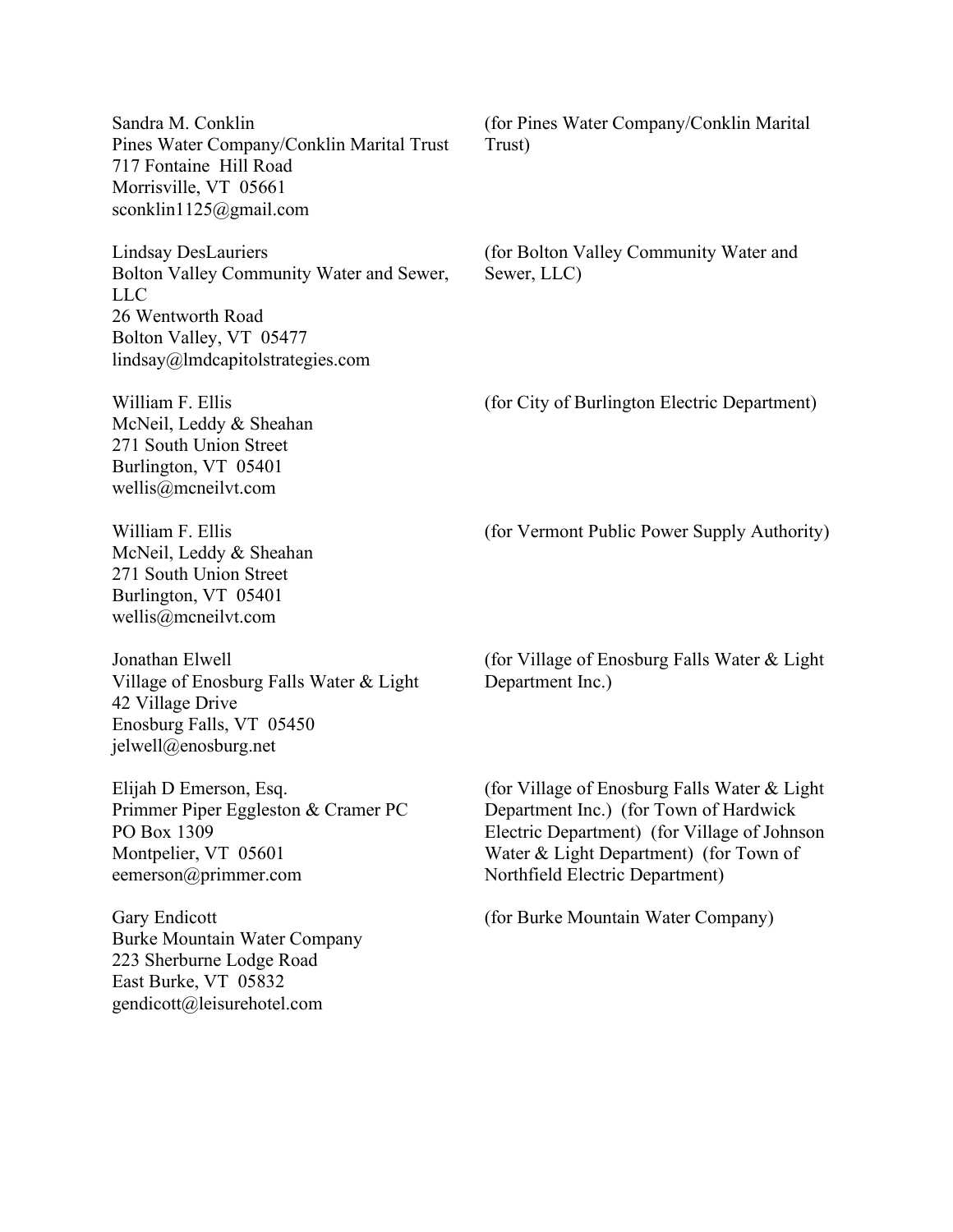Steven R Farman Vermont Public Power Supply Authority 5195 Waterbury-Stowe rd Waterbury Center, VT 05766 sfarman@vppsa.com (for Vermont Public Power Supply Authority) Linda Fawcett Westminster Aqueduct Society PO Box 205 3505 US RT 5 Westminster, VT 05158 lbfawcett@comcast.net (for Westminster Aqueduct Society) James Gibbons City of Burlington Electric Department 585 Pine Street Burlington, VT 05401 jgibbons@burlingtonelectric.com (for City of Burlington Electric Department) Michael J. Hall Stackpole & French Law Offices PO Box 819 Stowe, VT 05672 mhall@stackpolefrench.com (for Town of Stowe Electric Department) Deane Hedges 111 Freedom Drive Montpelier, VT 05602 RayleneHedges@gmail.com (for Berlin Water Company, Inc) Deane Hedges 111 Freedom Drive Montpelier, VT 05602 RayleneHedges@gmail.com (for Crystal Springs Water Co) Bill Humphrey Village of Lyndonville Electric Department P.O. Box 167 20 Park Avenue Lyndonville, VT 05851 bhumphrey@lyndonvilleelectric.com (for Village of Lyndonville Electric Department)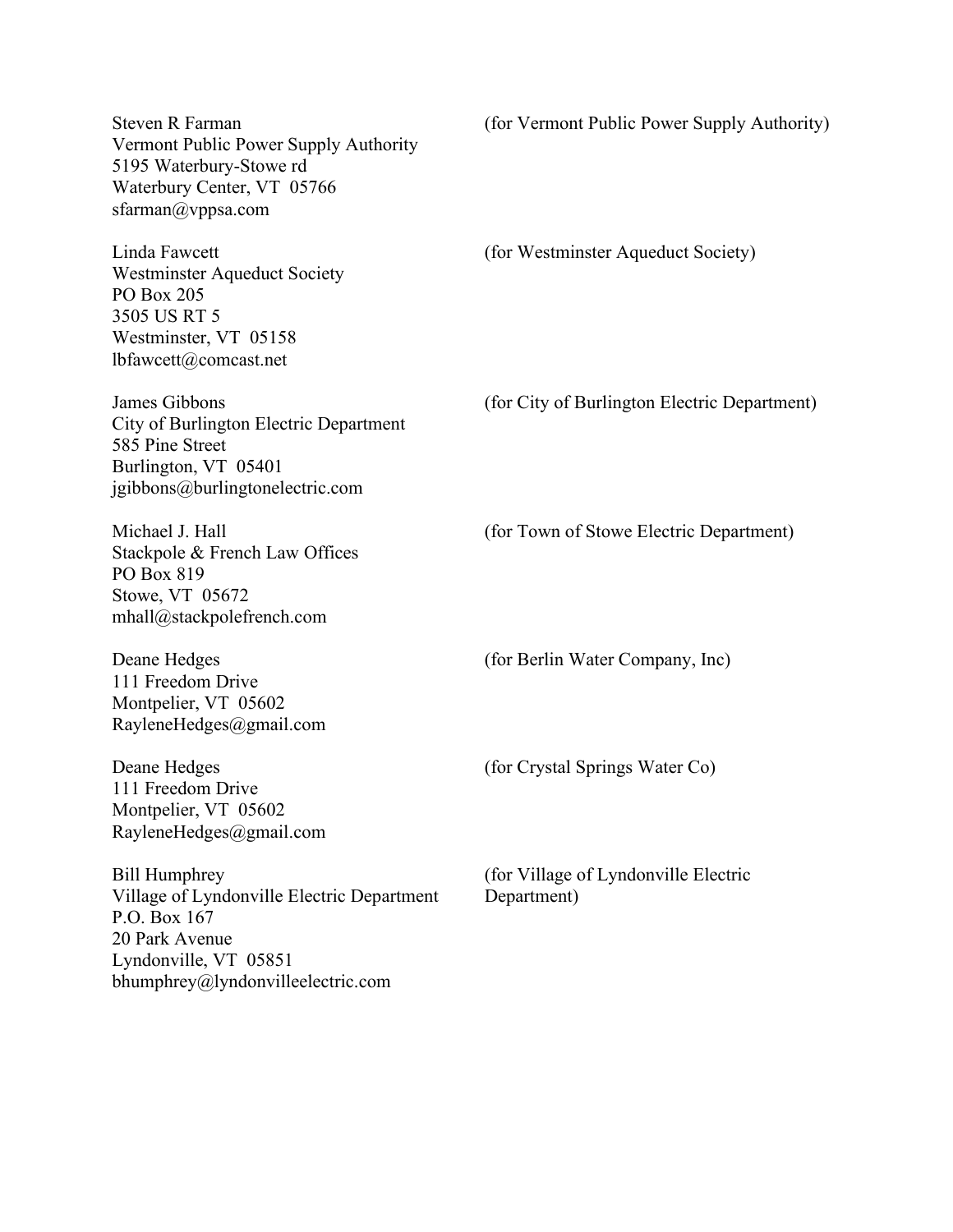James A. Huttenhower, Esq. 225 West Randolph Street, Floor 25D Chicago, IL 60606 jh7452@att.com (for AT&T Corporation) James A. Huttenhower, Esq. 225 West Randolph Street, Floor 25D Chicago, IL 60606 jh7452@att.com (for Teleport Communications America, LLC) Penny Jones Village of Morrisville Water & Light Department 857 Elmore Street Morrisville, VT 05661 pjones@mwlvt.com (for Village of Morrisville Water & Light Department) W. David Koeninger Vermont Legal Aid 264 North Winooski Ave. Burlington, VT 05401 DKoeninger@vtlegalaid.org (for Vermont Legal Aid) Katelyn Kran Barton Village Inc. Electric Department kkran@bartonvt.com (for Barton Village Inc. Electric Department) Michael Lazorchak Town of Stowe Electric Department PO Box 190 Stowe, VT 05672 mlazorchak@stoweelectric.com (for Town of Stowe Electric Department) Kevin Mack Burke Mountain Water Company 223 Sherburne Lodge Road East Burke, VT 05832 kmack@skiburke.com (for Burke Mountain Water Company) William T. Matteson Colonial Estates Water System 95 Georgeanna Boulevard Rutland, VT 05701 william832@comcast.net (for Colonial Estates Water System)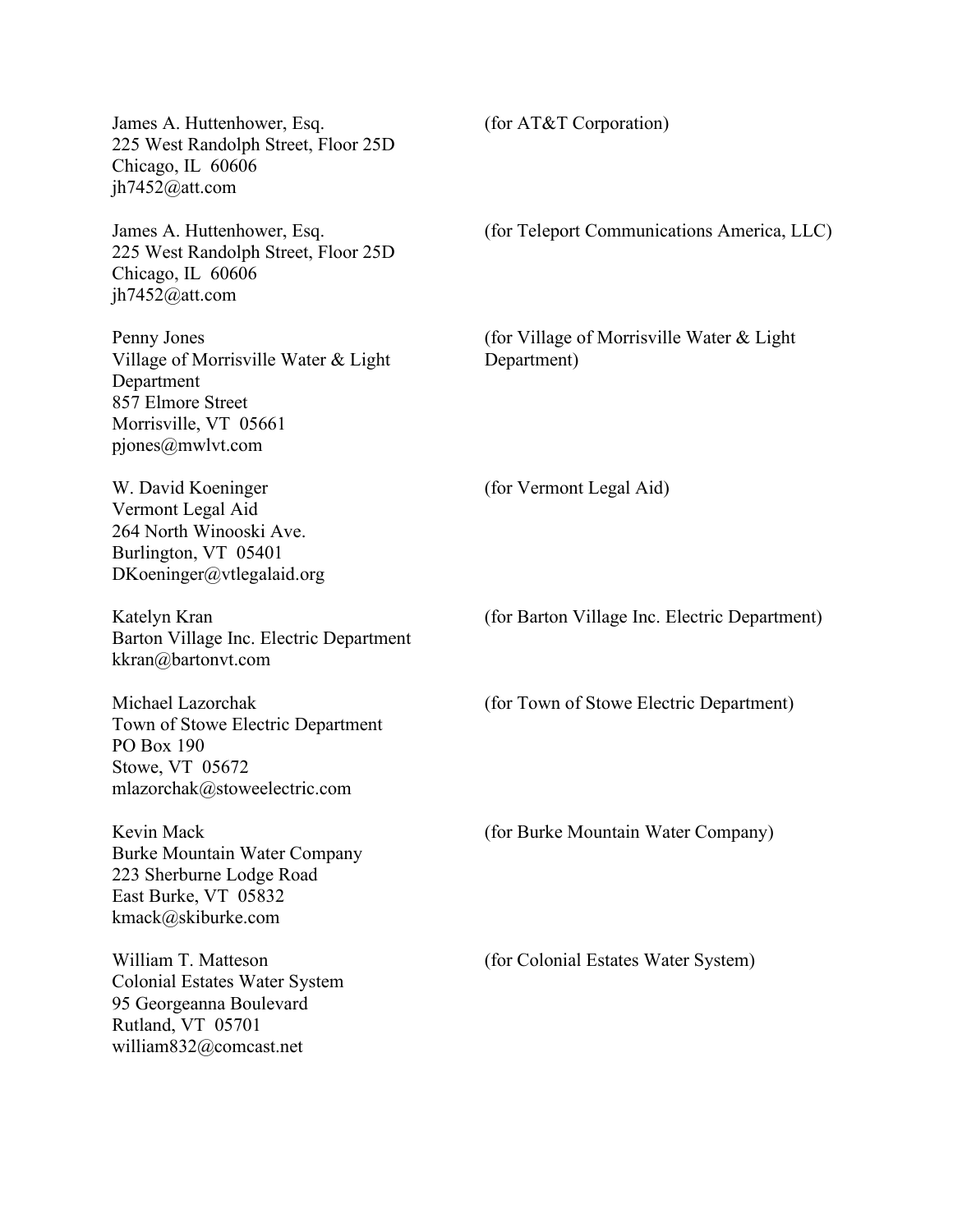Mari McClure Green Mountain Power Corporation 163 Acorn Lane Colchester, VT 05446 ceo@greenmountainpower.com (for Green Mountain Power Corporation) Joseph McKearin Green Mountain Power Corporation 2152 Post Road Rutland, VT 05701 Joseph.McKearin@greenmountainpower.com (for Green Mountain Power Corporation) Alexander W. Moore, Esq. Verizon 6 Bowdoin Square, 9th Floor Boston, MA 02114 alexander.w.moore@verizon.com (for MCI Communications Services, Inc.) Alexander W. Moore, Esq. Verizon 6 Bowdoin Square, 9th Floor Boston, MA 02114 alexander.w.moore@verizon.com (for MCImetro Access Transmission Services LLC) Pamela Moore Village of Jacksonville Electric Company P.O. Box 169 Jacksonville, VT 05342 pmoore@jacksonvilleelectric.net (for Village of Jacksonville Electric Company) John Morley Village of Orleans Electric Department Municipal Building One Memorial Square Orleans, VT 05860 jmorley@villageoforleansvt.org (for Village of Orleans Electric Department) Ken Nolan Vermont Public Power Supply Authority P.O. Box 126 Waterbury Center, VT 05677 knolan@vppsa.com (for Vermont Public Power Supply Authority)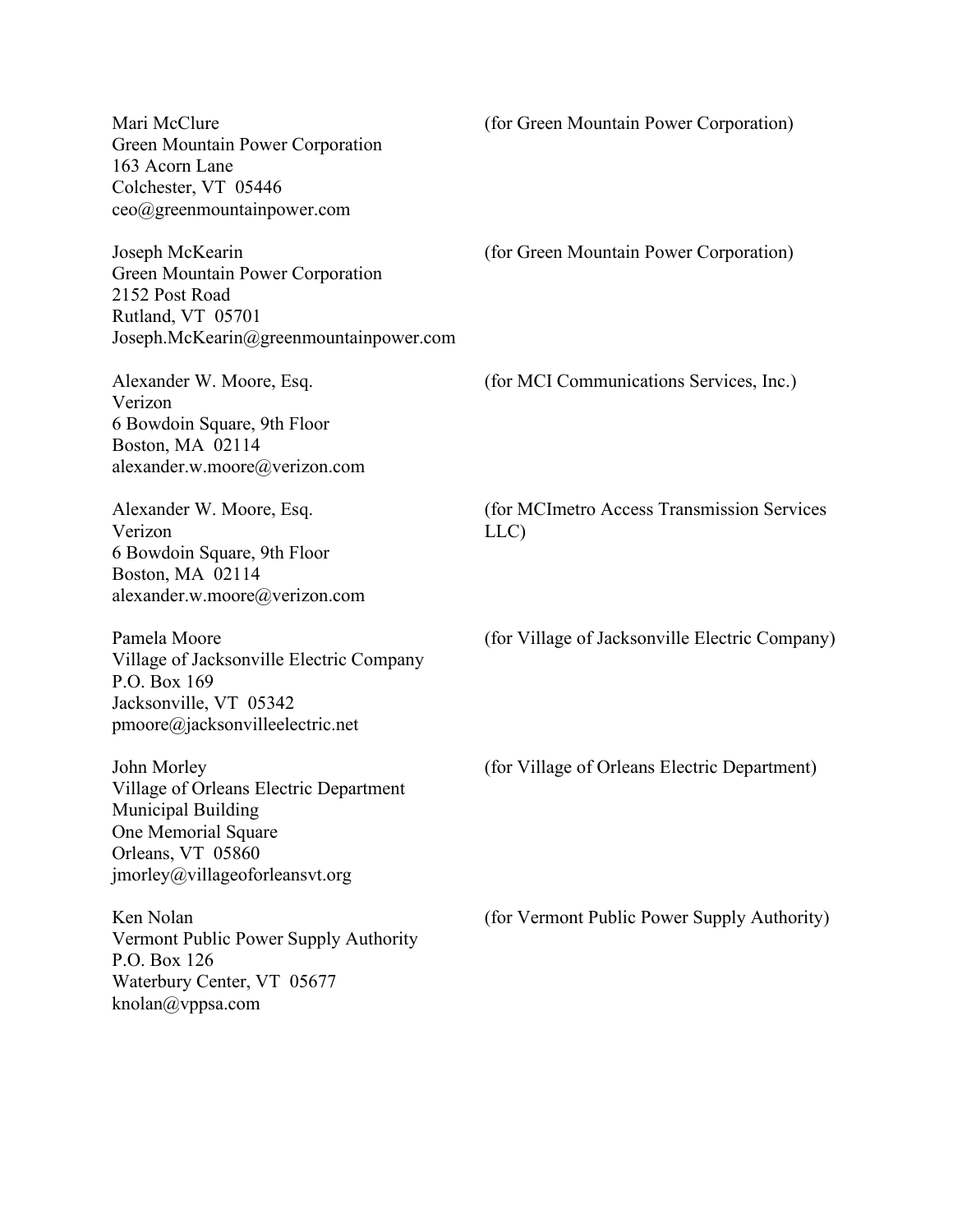Jessica Patterson Town of Hardwick Electric Department PO Box 516 Hardwick, VT 05843 jess@hardwickelectric.com

Kelly Pembroke The Housing Foundation, Inc. One Prospect Street Montpelier, Vermont 05602 kelly@vsha.org

Thomas Petraska Village of Ludlow Electric Light Department 9 Pond Street Ludlow, VT 05149 tpetraska@tds.net

Jill Pfenning Vermont Gas Systems, Inc. 85 Swift Street South Burlington, VT 05403 jpfenning@vermontgas.com

Paul J. Phillips, Esq. Primmer Piper Eggleston & Cramer PC 100 East State Street P.O. Box 1309 Montpelier, VT 05601-1309 pphillips@primmer.com

Paul J. Phillips, Esq. Primmer Piper Eggleston & Cramer PC 100 East State Street P.O. Box 1309 Montpelier, VT 05601-1309 pphillips@primmer.com

James Porter, Esq. Vermont Department of Public Service 112 State Street Montpelier, VT 05620 james.porter@vermont.gov

(for Town of Hardwick Electric Department)

(for The Housing Foundation, Inc.)

(for Village of Ludlow Electric Light Department)

(for Vermont Gas Systems, Inc.)

(for Ludlow Telephone Company) (for Waitsfield-Fayston Telephone Company, Inc.) (for Perkinsville Telephone Company) (for Franklin Telephone Company) (for Vermont Telephone Company, Inc.) (for Topsham Telephone Company) (for Shoreham Telephone LLC) (for Northfield Telephone Company)

(for Vermont Department of Public Service)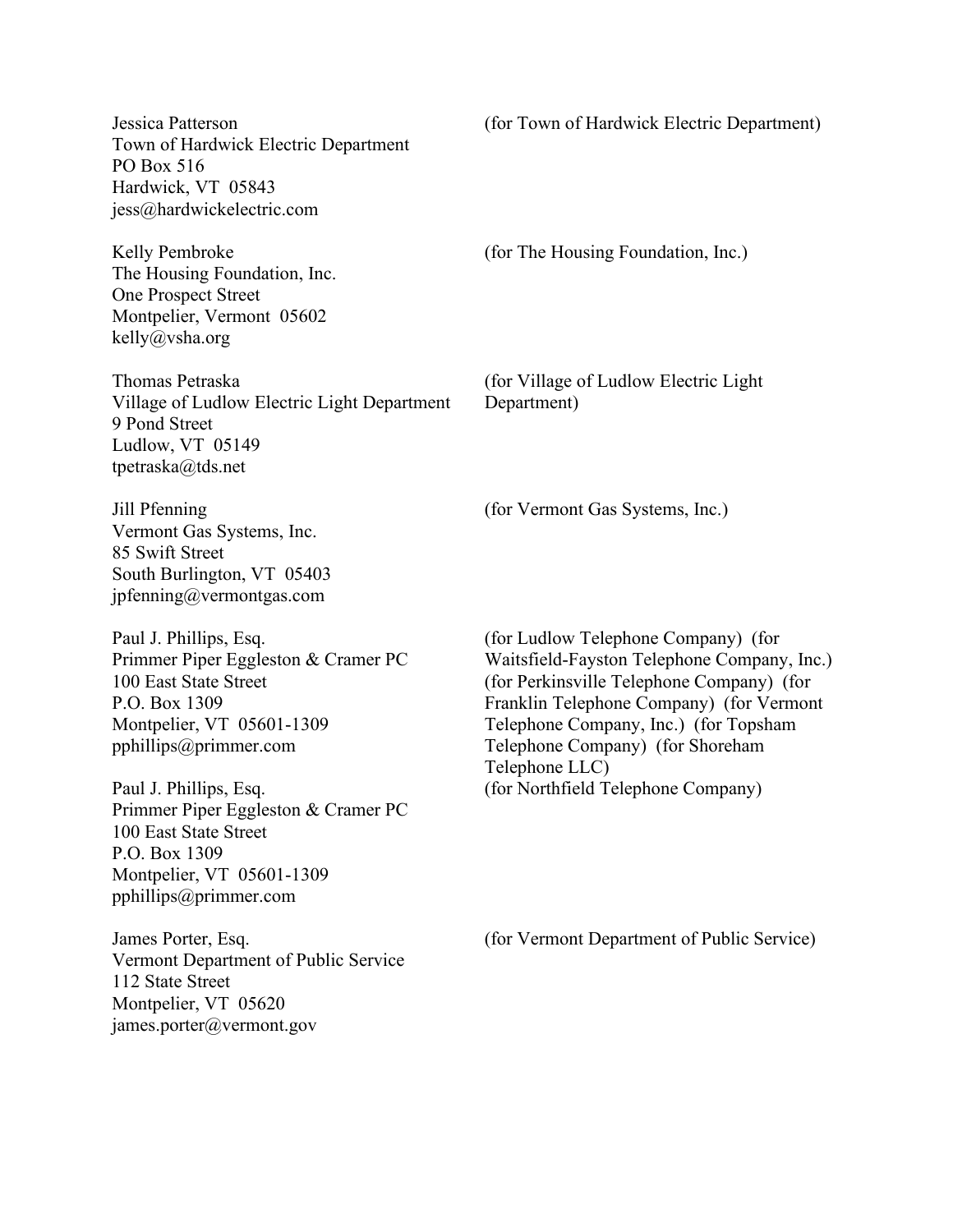Patricia Richards Washington Electric Cooperative, Inc. P.O. Box 8 East Montpelier, VT 05651 patty.richards@wec.coop

Carol Robertson Village of Hyde Park Electric Department P.O. Box 400 Hyde Park, VT 05655 carol.robertson@hydeparkvt.com

Jeffrey Schulz Town of Northfield Electric Department 51 South Main Street Northfield, VT 05663 jschulz@northfield.vt.us

Ronald A. Shems, Esq. Tarrant, Gillies, Richardson & Shems P.O. Box 1440 Montpelier, VT 05601-1440 rshems@tarrantgillies.com

Pamela Sherwood CenturyLink 4625 West 86th Street, Suite 500 Indianapolis, IN 46268 pamela.sherwood@centurylink.com

Erika Smith Consolidated Communications 266 Main Street Burlington, VT 05401 erika.smith@consolidated.com

Darren Springer City of Burlington Electric Department 585 Pine Street Burlington, VT 05401 dspringer@burlingtonelectric.com

(for Washington Electric Cooperative Inc.)

(for Village of Hyde Park Electric Department)

(for Town of Northfield Electric Department)

(for Washington Electric Cooperative Inc.)

(for Level 3 Communications, LLC) (for Global Crossing Local Services, Inc.) (for Broadwing Communications, LLC) (for Global Crossing Telecommunications, Inc.) (for TelCove Operations, LLC) (for Wiltel Communications, LLC) (for CenturyLink Communications, LLC) (for Level 3 Telecom Data Services, LLC) (for Consolidated Communications of Vermont Company, LLC)

(for City of Burlington Electric Department)